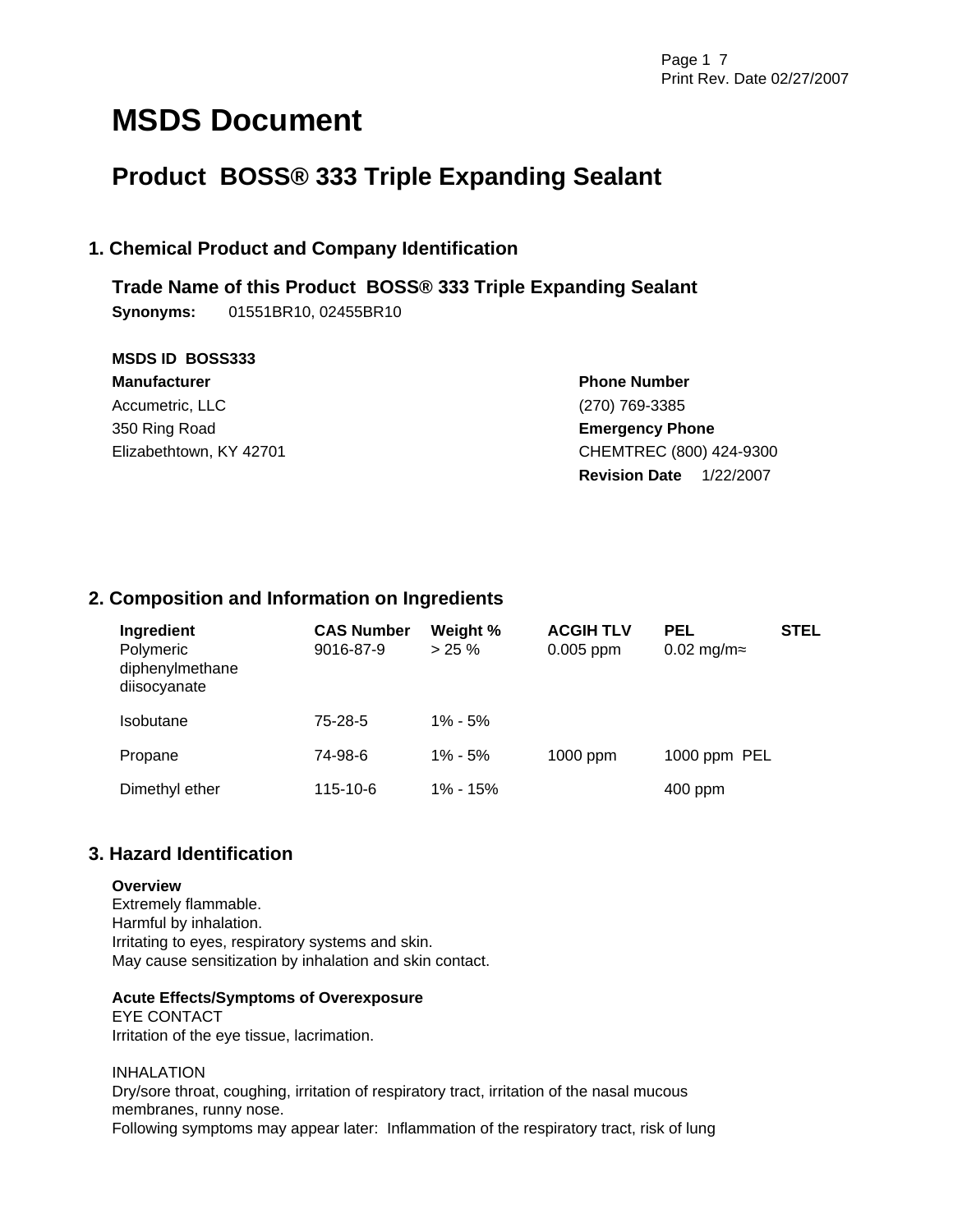Page 2 7 Print Rev. Date 02/27/2007 MSDS ID BOSS333 BOSS® 333 Triple Expanding Sealant

edema, respiratory difficulties.

SKIN CONTACT Tingling/irritation of skin.

### **Chronic Effects/Symptoms of Overexposure**

May cause sensitization by skin contact. May cause sensitization by inhalation. Contains substance with uncertain carcinogenic properties (polymethylenepolyphenylisocyanate).

The following may also occur with continuous exposure/contact: Body temperature rise, tremor, feeling of weakness, headache, skin rash/inflammation, may stain the skin, dry skin, risk of pneumonia.

### **4. First Aid Information**

#### **Eye Contact**

Immediately flush eyes with large amounts of water for at least 15 minutes. Get immediate medical attention.

#### **Ingestion**

DO NOT induce vomiting. DO NOT attempt to give anything by mouth to an unconscious person. If individual is conscious, give water to dilute stomach contents. Get prompt medical attention.

#### **Inhalation**

Remove to fresh air. If breathing is difficult, give oxygen. If breathing has stopped, give artificial respiration. Get medical attention.

#### **Skin Contact**

Rinse immediately with plenty of water. If irritation persists, seek medical attention.

### **5. Fire Fighting Measures**

**Flash Point** < 32°F

**Extinguishing Media**  Carbon dioxide, BC powder, Polyvalent foam, Quantities of water

**Unsuitable Extinguishing Media**  None known

### **Special Exposure Hazards**

On burning product releases toxic and corrosive gases/vapors: hydrogen chloride, carbon monoxide and carbon dioxide. Gas/vapor spreads at floor level, creating an ignition hazard. Gas/vapor flammable with air within explosion limits. Aerosol may explode when expose to flame or heat.

### **Special Fire Fighting Procedures**

Dilute toxic gases with water spray. Take account of toxic fire fighting water. Do not move the load if expose to heat.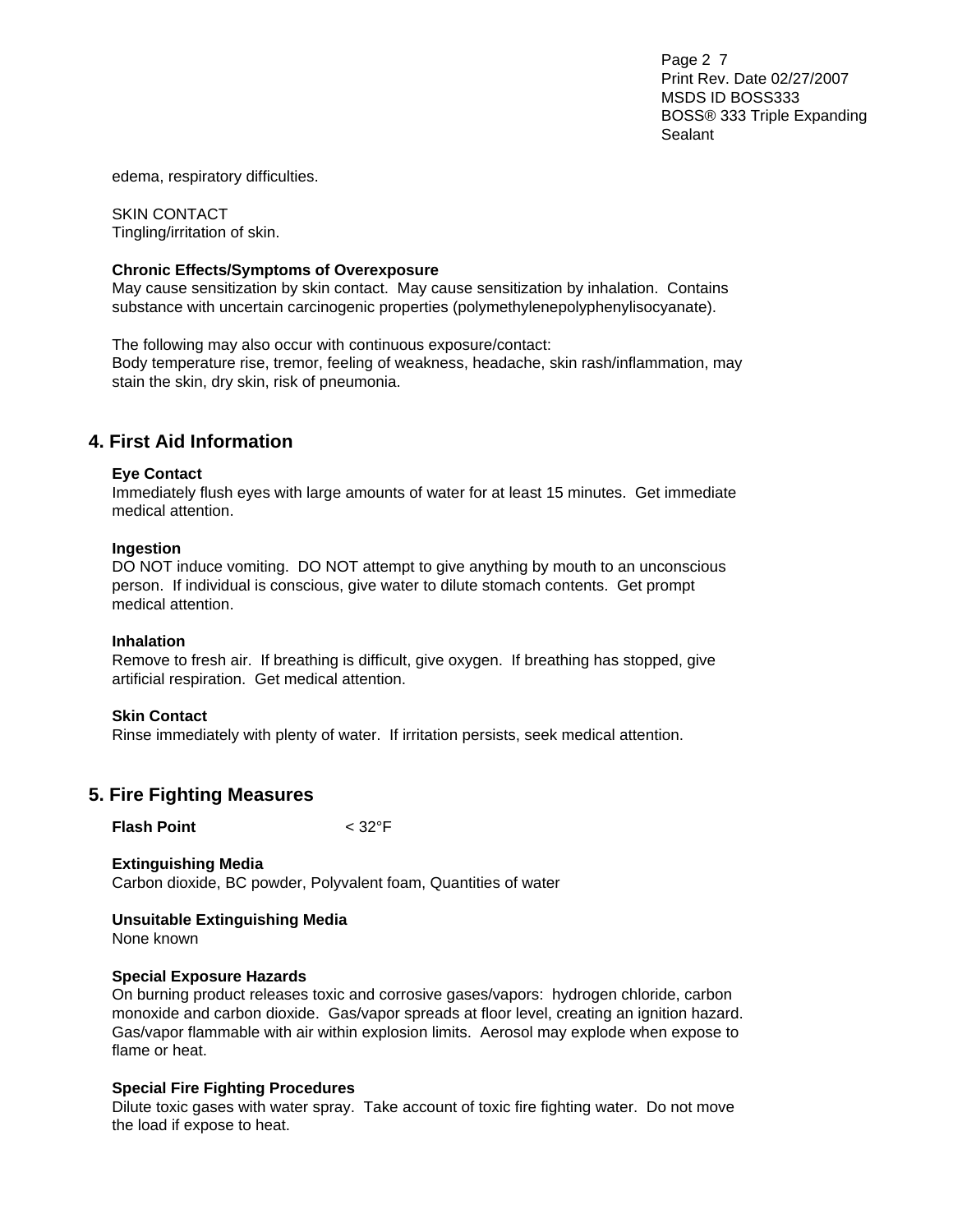Page 3 7 Print Rev. Date 02/27/2007 MSDS ID BOSS333 BOSS® 333 Triple Expanding Sealant

### **6. Accidental Release Measures**

#### **Steps to be taken in case of spill or release**

Observe all personal protection equipment recommendations. Allow product to solidify and remove it by mechanical means. Remove uncured foam with acetone. Use appropriate containment to avoid environmental contamination.

Local, state and federal laws and regulations may apply to releases and disposal of this material, as well as those materials and items employed in the cleanup of releases. You will need to determine which federal, state and local laws and regulations are applicable.

### **7. Handling and Storage**

#### **Handling**

Observe very strict hygiene. Avoid contact with skin and eyes. In case of insufficient ventilation, keep naked flames/sparks away. Remove contaminated clothing immediately. Clean contaminated clothing before re-use.

#### **Storage**

Keep out of direct sunlight. Keep away from heat sources, ignition sources, acids and bases.

Storage temperature: < 122F (50C)

### **8. Exposure Controls and Personal Protection**

### **Component Exposure Limits**

Polymethylenepolyphenylisocyanate (9016-87-9) TLV-TWA: -- TLV-STEL: -- TLV-Ceiling: --

Dimethyl ether (115-10-6) TLV-TWA: -- TLV-STEL: -- TLV-Ceiling: --

Propane (74-98-6) TLV-TWA: 2,500 ppm TLV-STEL: -- TLV-Ceiling: --

Isobutane (75-28-5) TLV-TWA: -- TLV-STEL: -- TLV-Ceiling: --

### **Occupational Exposure Controls**

Use only in well ventilated areas.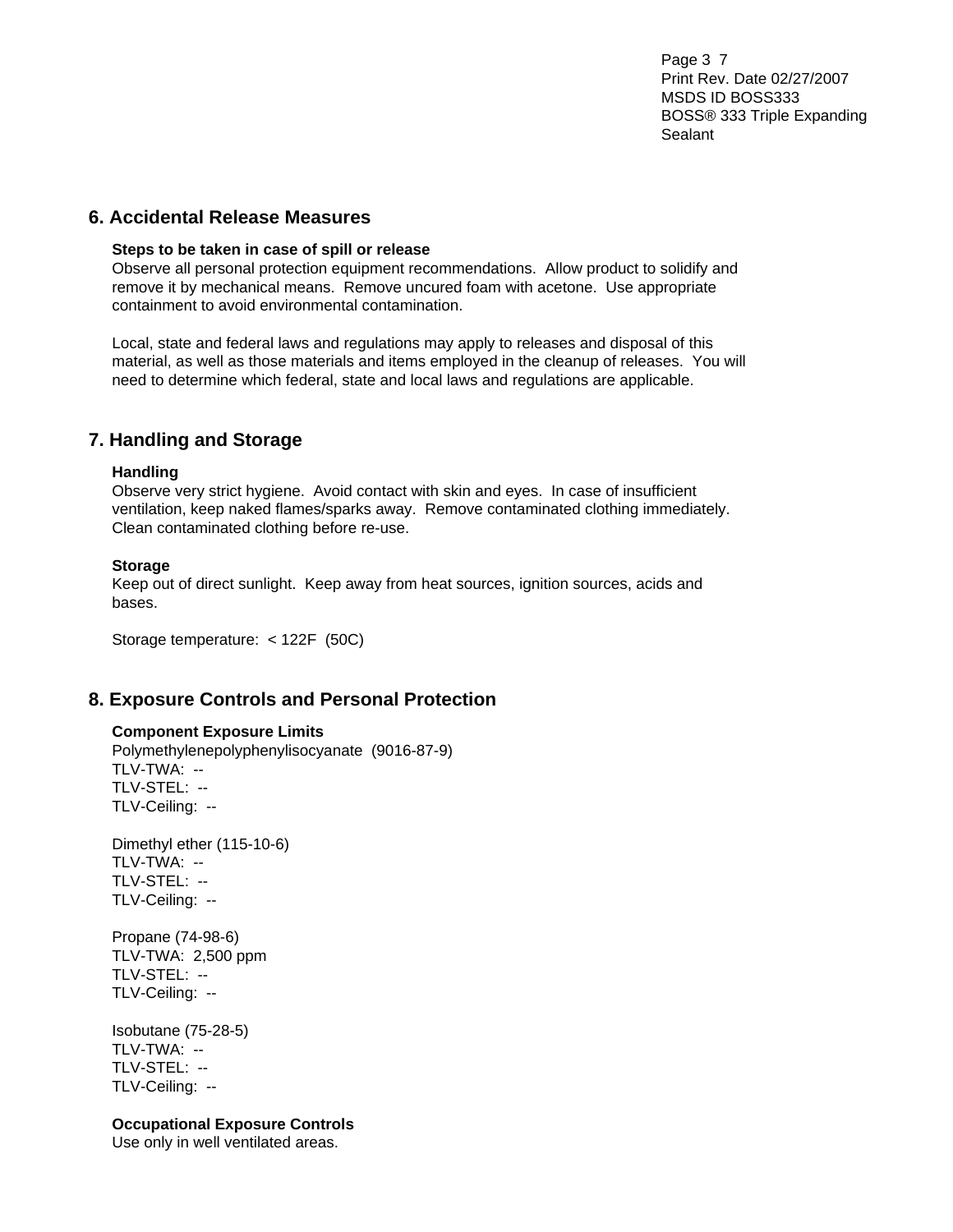Page 4 7 Print Rev. Date 02/27/2007 MSDS ID BOSS333 BOSS® 333 Triple Expanding Sealant

### **Eye Protection**

Use proper protection - safety glasses as a minimum.

### **Skin Protection**

Chemically resistant gloves and suitable protective clothing.

### **Respiartory Protection**

In case of insufficient ventilation, use respiratory protection with filter Type A.

### **9. Physical and Chemical Properties**

| <b>Physical State</b>         | Aerosol        |
|-------------------------------|----------------|
| <b>Specific Gravity</b>       | 0.996          |
| Density Ibs/Gal.              | 8.3120226      |
| <b>Color/Appearance</b>       | Cream/tan      |
| <b>Boiling/Cond. Point</b>    | Not Applicable |
| <b>Melting/Freezing Point</b> | Not Applicable |
| <b>Solubility</b>             | Insoluble      |

### **Note**

The above information is not intended for use in preparing product specifications. Contact Accumetric LLC before writing specifications.

### **10. Stability and Reactivity**

### **Materials to Avoid**

Keep away from heat sources, ignition sources, acids, and bases.

### **Conditions to Avoid - Reactivity**

Unstable on exposure to heat.

### **Hazardous Decomposition Products**

On burning: release of toxic and corrosive gases/vapors: hydrogen chloride, carbon monoxide and carbon dioxide.

On heating: release of toxic /combustible gases/vapors (hydrogen cyanide).

May polmerize on exposure to temperature rise.

May polymerize with a lot of compounds, ex; (Strong) bases and amines.

Reacts violently with (some) acids/bases.

### **11. Toxicological Information**

### **Acute Toxicity**

Polymethylenepolyphenylisocyanate (9016-87-9) LD50 oral rat: > 10,000 mg/kg LD50 dermal rabbit: > 5,000 mg/kg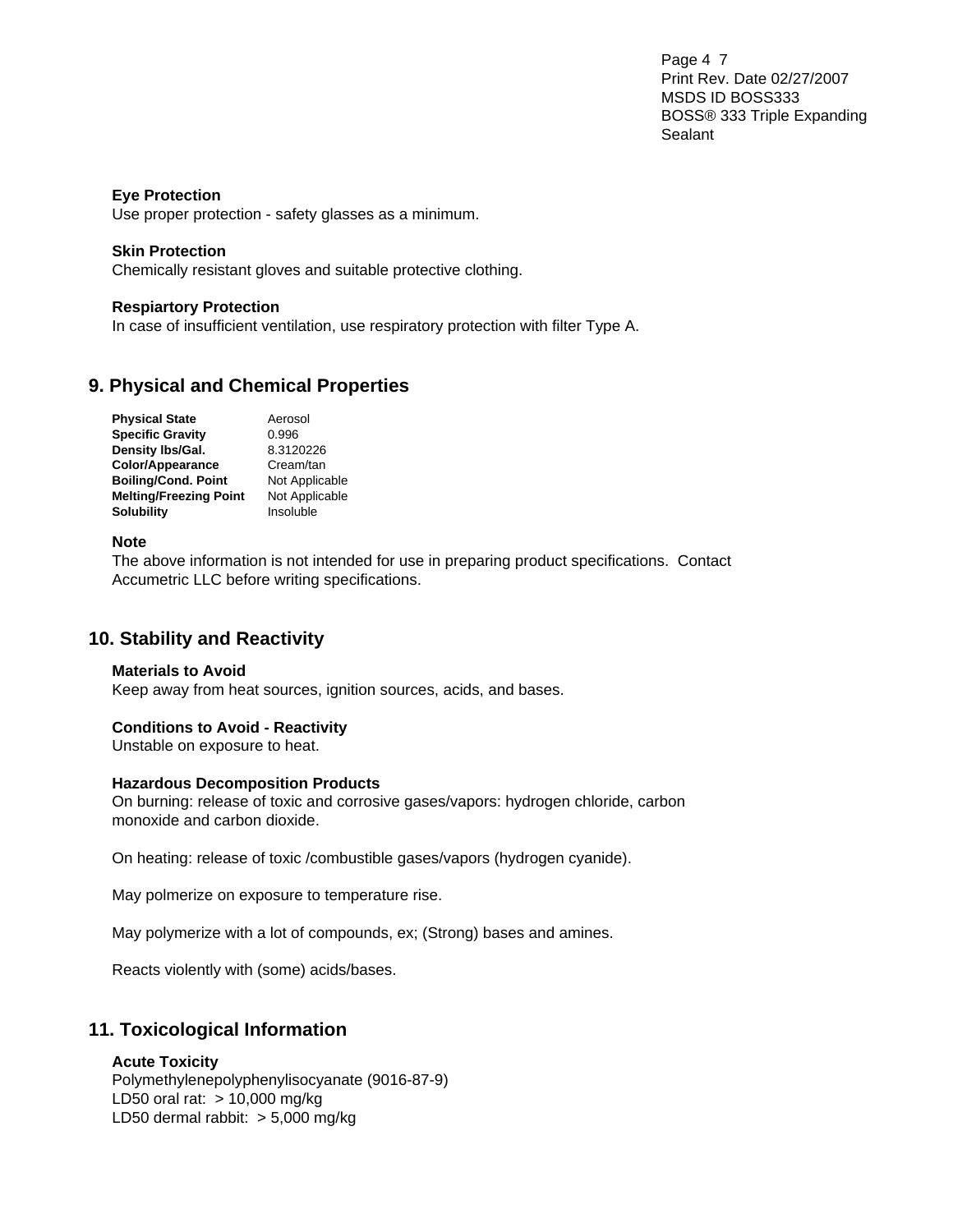Page 5 7 Print Rev. Date 02/27/2007 MSDS ID BOSS333 BOSS® 333 Triple Expanding Sealant

LC50 inhalation rat: Not determined

Propane (74-98-6) LD50 oral rat: Not determined LD50 dermal rabbit: Not determined LC50 inhalation rat: 513 mg/l/4 h LC50 inhalation rat: 280,000 ppm/ 4 h

Isobutane (75-28-5) LD50 oral rat: Not determined LD50 dermal rabbit: Not determined LC50 inhalation rat: 658 mg/l/4 h

#### **Chronic Toxicity**

Polymethylenepolyphenylisocyanate (9016-87-9) Carcinogenicity (MAK): Category 3B Mutagenicity (MAK): Not Listed Teratogenicity (MAK): Group - IARC Classification: 3

Dimethyl Ether (115-10-6) Carcinogenicity (MAK): Not Listed Mutagenicity (MAK): Not Listed Teratogenicity (MAK): Group D IARC Classification: Not Listed

### **12. Ecological Information**

### **Ecotoxicity**

No data available

### **Mobility**

Insoluble in water

#### **Persistence and Degradability**

Biodegradation: Not determined Water: No data available Soil: Not determined

### **Bioaccumulative Potential**

Not established

### **Other Adverse Effects**

Effect on Ozone Layer: Not danagerous for the ozone layer (1999/45/EC) Greenhouse Effect: No data available Effect on Waste Water Purification: No data available

### **13. Disposal Considerations**

### **Waste Disposal Method**

We make no guarantee or warranty of any kind that the use or disposal of this product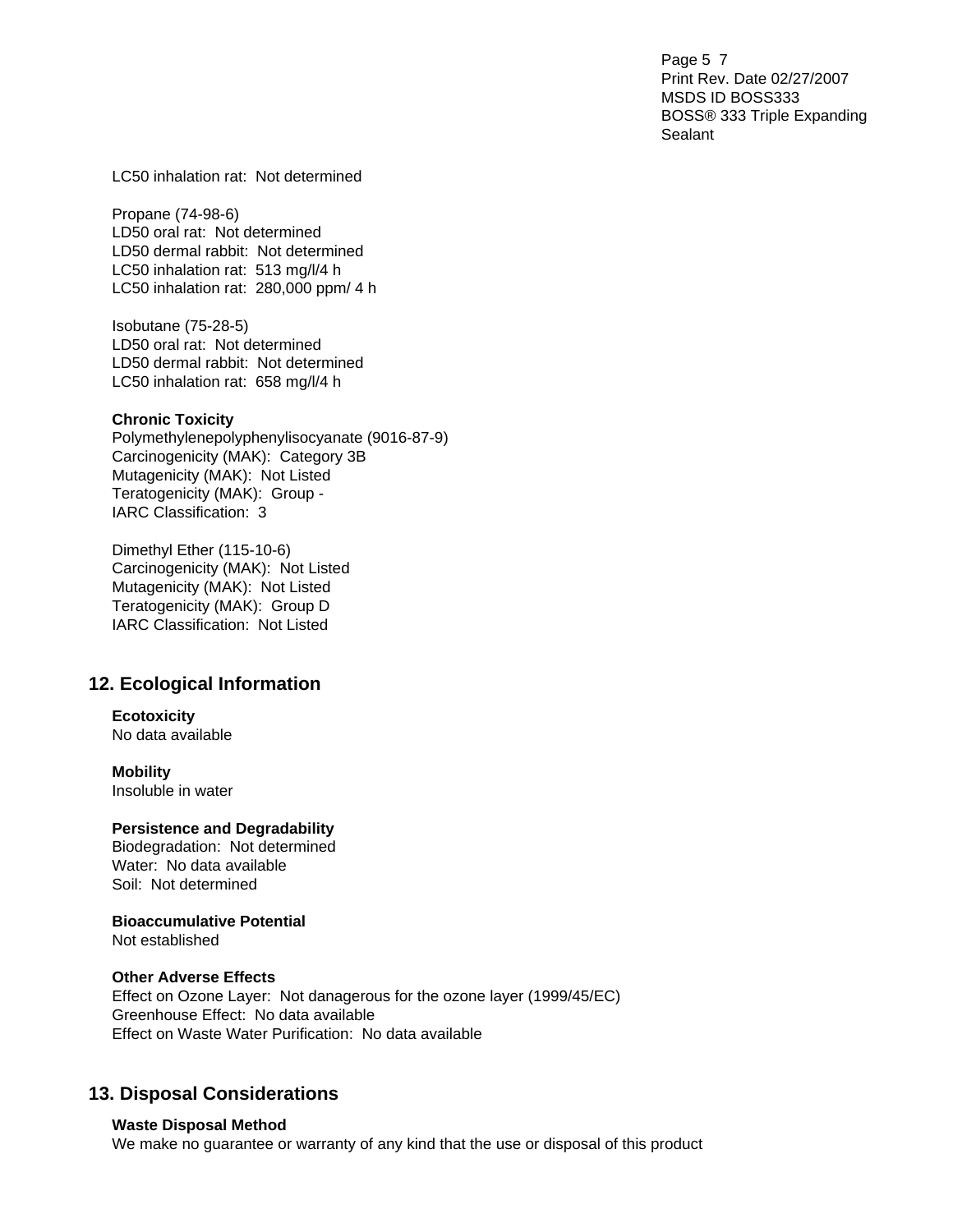Page 6 7 Print Rev. Date 02/27/2007 MSDS ID BOSS333 BOSS® 333 Triple Expanding Sealant

complies with all local, state, or federal laws. It is also the obligation of each user of the product mentioned herein to determine and comply with the requirements of all applicable statutes.

This product is not known to be regulated under RCRA regulations, but contains SARA regulated substances. Disposal of unused portions of this product and process waste containing this product should be done only after a careful evaluation and in compliance with all federal, local and state laws.

### **14. Transportation Information**

### **DOT Road Shipment Information**

Hazard Class: 2.1 Identification Number: UN1950 Packing Group: - Proper Shipping Name: AEROSOLS, flammable, n.o.s. Label: 2.1

### **Air Shipment (IATA)**

ICAO/IATA Class: 2.1 UN/ID Number: 1950 Label: 2.1 Packaging Group: - Proper Shipping Name: AEROSOLS, flammable, n.o.s.

### **Ocean Shipment (IMDG)**

Hazard Class: 2.1 UN Number: 1950 Label: 2.1 Packing Group: - EMS Number: 2-13 Marine Pollutant: No

### **15. Regulatory Information**

The contents of this MSDS comply with the OSHA Hazard Communication Standard 29 CFR 1910.1200.

### **TSCA Status**

All chemical substances in this material are included on or exempted from listing on the TSCA Inventory of Chemical Substances.

### **SARA Title III Section 302 Extremely Hazardous Substances**  None

**SARA Title III Section 304 CERCLA Hazardous Substances**  None

**SARA Title III Section 313 Toxic Chemicals**  Polymeric diphenylmethane diisocyanate (9016-87-9)